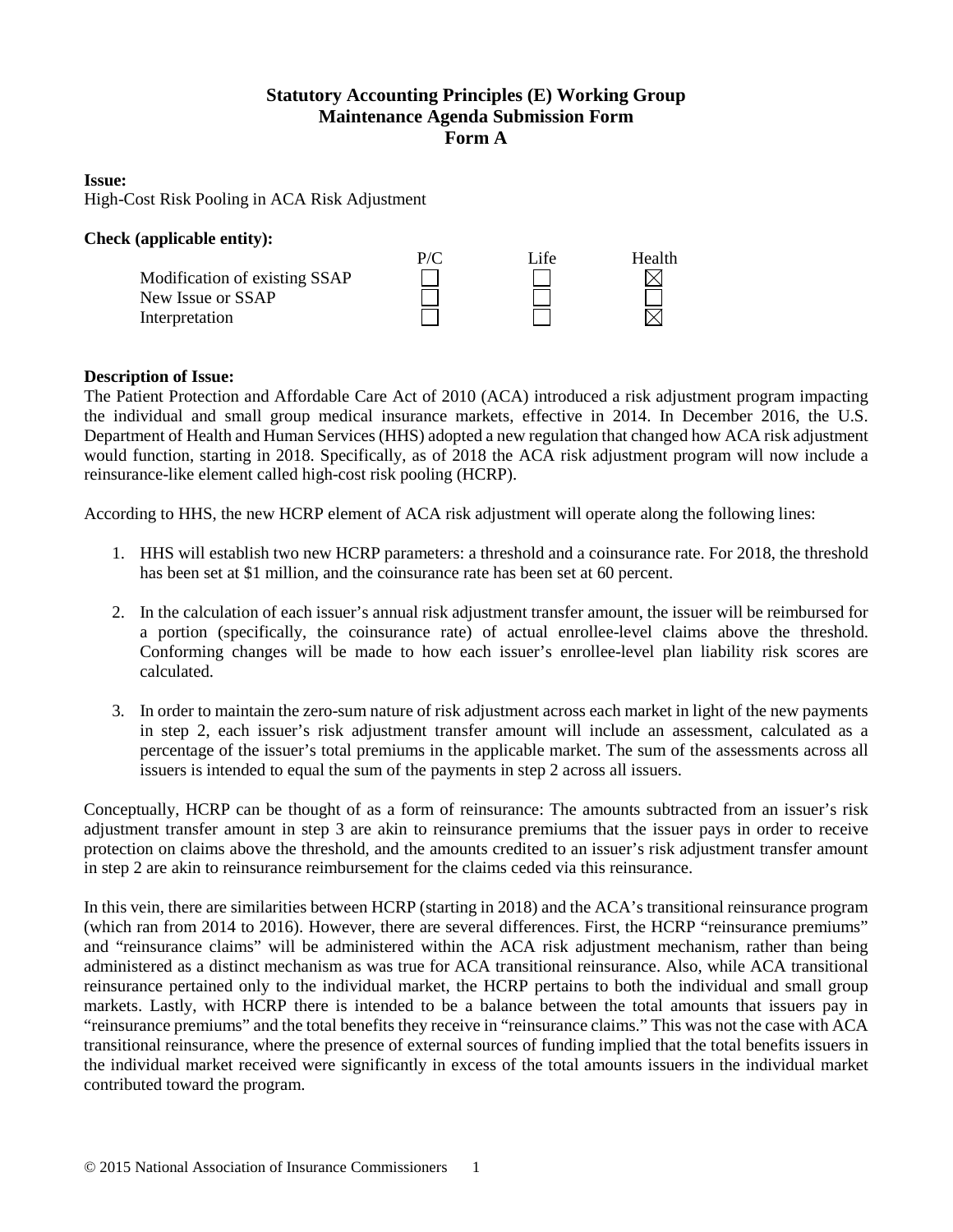With this background, the question is whether the introduction of the HCRP element of ACA risk adjustment should have any implications for how issuers account for ACA risk adjustment.

### **Existing Authoritative Literature:**

SSAP No. 107—*Risk-Sharing Provisions of the Affordable Care Act* discusses the accounting for ACA risk adjustment. It also discusses the accounting for the now-ended ACA transitional reinsurance program.

Paragraphs 4 through 9 of SSAP No. 107 provide a description and overview of ACA risk adjustment. Some of the language in paragraphs 6, 7, and 9 probably should be modified in order to incorporate the introduction of the HCRP element of risk adjustment.

Paragraphs 10 through 13 of SSAP No. 107 provide guidance on the accounting treatment of ACA risk adjustment. Specifically, paragraph 13 states that "risk adjustment payables and receivables shall be accounted for as premium adjustments subject to redetermination." This is clarified further in paragraph 13c, which states that "premium revenue adjustments for the risk adjustment program are estimated for the portion of the policy period that has expired and shall be reported as an immediate adjustment to premium."

Paragraphs 14 through 21 of SSAP No. 107 provide a description and overview of ACA transitional reinsurance. In particular, paragraph 17 likens the ACA transitional reinsurance for the individual market to participation in an involuntary pool, as discussed further in SSAP No. 63—*Underwriting Pools*.

Paragraphs 25 through 37 of SSAP No. 107 provide guidance on how issuers participating in the ACA individual market would account for ACA transitional reinsurance. In particular, paragraph 29 reads in part as follows:

29. The transitional reinsurance program differs from an involuntary pool, in that there is not a proportionate sharing of the entire results of a pool. However, the purpose is very similar: to address the additional costs associated with high-risk individuals. … Therefore, SSAP No. 63, paragraph 8, provides additional relevant guidance. As the transitional reinsurance program is a mechanism for sharing the additional costs associated with high-risk individuals, it is accounted for as traditional reinsurance.

As a consequence of this determination, paragraph 30 states that the assessments made by issuers of individual insurance to fund the ACA transitional reinsurance program are to be accounted for as reinsurance ceded premium, and paragraphs 33 through 35 state that the distributions received from the ACA transitional reinsurance program are to be accounted for as reinsurance ceded claim recoveries.

## **Activity to Date (issues previously addressed by the Working Group, Emerging Accounting Issues (E) Working Group, SEC, FASB, other State Departments of Insurance or other NAIC groups):** None

**Information or issues (included in** *Description of Issue***) not previously contemplated by the Working Group:** The adoption by HHS of high-cost risk pooling within ACA risk adjustment effective in 2018 was published as a final rule in the Federal Register on Dec. 22, 2016, as part of the 2018 Notice of Benefit Payment Parameters (NBPP). Specifically, see Section II.B.6.c.(3).iii of the 2018 NBPP, at pages 94080-94082 of the Federal Register, Vol. 81, No. 246.

## **Recommended Conclusion or Future Action on Issue:**

We outline two potential conclusions.

#### *Alternative #1*

The NAIC had previously concluded that, from the standpoint of issuers in the individual market, the ACA transitional reinsurance program should be treated for accounting purposes as if it were an involuntary pool. The same reasoning would appear to imply that the HCRP element of ACA risk adjustment should be treated for accounting purposes as if it were an involuntary pool.

© 2015 National Association of Insurance Commissioners 2